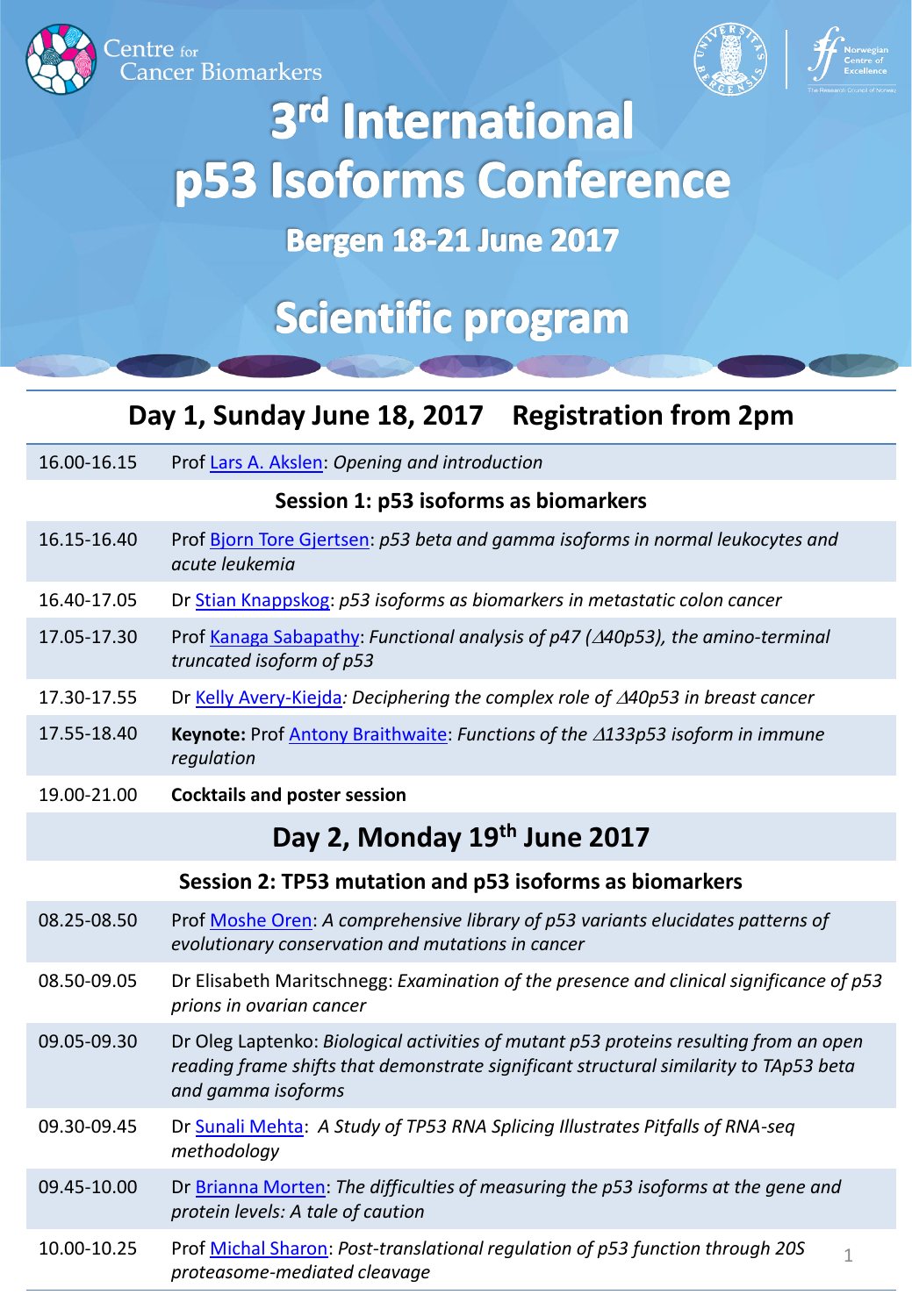| 10.25-10.45                                                                                                                             | <b>Coffee break</b>                                                                                                                                                    |
|-----------------------------------------------------------------------------------------------------------------------------------------|------------------------------------------------------------------------------------------------------------------------------------------------------------------------|
| 10.45-11.30                                                                                                                             | <b>Keynote:</b> Prof Judith Campisi: Control of cellular senescence aging and cancer by p53                                                                            |
| 11.30-11.55                                                                                                                             | Prof David Malkin: p53 'Epi' events in Li-Fraumeni Syndrome                                                                                                            |
| 11.55-12.10                                                                                                                             | Dr Hind Hafsi: p53 isoforms as mutation targets in cancer: lessons from public<br>databases                                                                            |
| 12.10-12.25                                                                                                                             | Stephanie Schubert: TP53 beta variants in colorectal cancer predisposition                                                                                             |
| 12.25-12.50                                                                                                                             | Dr Pan Pantziarka: Drug Repurposing And Reducing Cancer Incidence in Li Fraumeni<br>Syndrome                                                                           |
| 12.50-14.20                                                                                                                             | Lunch break and poster session                                                                                                                                         |
|                                                                                                                                         | Session 3 : p53-based therapy                                                                                                                                          |
| 14.20-14.45                                                                                                                             | Prof Klas Wiman: Novel cancer therapy by reactivation of missense and nonsense<br>mutant p53                                                                           |
| 14.45-15.00                                                                                                                             | Dr Naoise Synnott: Mutant p53 as A Therapeutic Target for the Treatment of Triple-<br>Negative Breast Cancer: Preclinical Investigation with the Anti-p53 Drug, APR246 |
| 15.00-15.25                                                                                                                             | Prof Chandra Verma: p53 isoforms in drug discovery: modelling novel druggable<br><i>interactions</i>                                                                   |
| 15.25-15.40                                                                                                                             | Dr Joanna Zawacka-Pankau: Pharmacological re-activation of p53 protein family<br>members affects proliferation and migration of cancer cells with TP53 gene mutations  |
| 15.40-16.05                                                                                                                             | Prof Varda Rotter: Re-activating mutant p53 into a wild type p53 by p53-small peptides                                                                                 |
| 16.05-16.25                                                                                                                             | <b>Coffee break</b>                                                                                                                                                    |
| Session 4: How to control cell reprogramming and tissue regeneration? Lessons from<br>the interaction infectious pathogens/p53 isoforms |                                                                                                                                                                        |
| 16.25-17.10                                                                                                                             | Keynote: Prof Thomas Meyer: The enigmatic link between infection and the early<br>onset of TP53 mutations in cancer                                                    |
| 17.10-17.35                                                                                                                             | Dr Roy Chowdhury: The Unfragmented Relationship between Chlamydia and<br>Mitochondria: A p53 Story                                                                     |
| 17.35-18.00                                                                                                                             | Dr Olivier Terrier: Hijacking of p53 functions in human infections: each virus has its<br>own way                                                                      |
| 18.00-18.15                                                                                                                             | Dr Julia Dubois: Interplay between influenza viruses and the alternative splicing of<br><b>TP53</b>                                                                    |
| 18.15-18.40                                                                                                                             | Sebastien Joruiz: Which p53 isoforms is the most important? Lesson from HPV                                                                                            |
|                                                                                                                                         |                                                                                                                                                                        |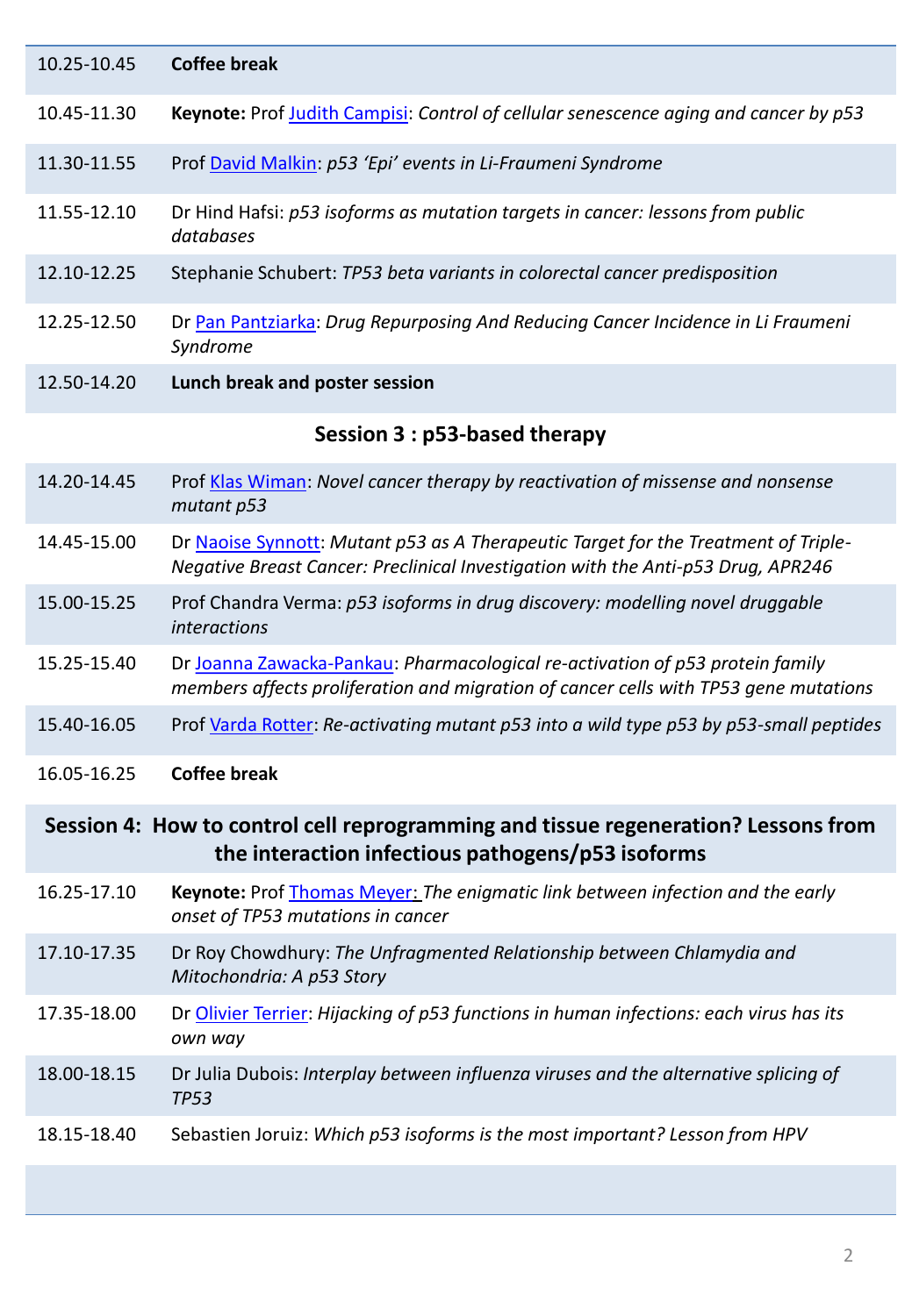### **Day 3, Tuesday 20th June 2017**

#### **Session 5: p53 isoform in cancer, ageing, reprogramming**

| 08.30-09.15 | Keynote: Prof Curtis C. Harris: p53 Isoforms, Aging and Cancer |
|-------------|----------------------------------------------------------------|
|             |                                                                |

- 09.15-09.40 Prof [Pierre Roux](http://www.crbm.cnrs.fr/index.php/en/pierre-roux-uk): *The multiple roles of Δ133p53β in cancer progression*
- 09.40-09.55 Dr Marina Kazantseva: *Elevated Δ133p53β in prostate tumours correlates with an immune suppressive signature and poorer outcome*
- 09.55-10.40 **Keynote:** Prof [Mina Bissel](http://www2.lbl.gov/LBL-Programs/lifesciences/BissellLab/main.html): *The crucial roles of Laminins and p53 isoforms in tissue specificity and gene expression: a perfect tango of Dynamic Reciprocity in 3-D*
- 10.40-11.00 **Coffee break**

#### **Session 6 – effects of extra cellular matrix on p53**

- 11.00-11.25 Dr [Sun-Young Lee:](http://biosciences.lbl.gov/profiles/sun-young-lee/) *Interplay between p53 isoforms and extracellular signaling in maintaining tissue-specific form and function*
- 11.25-11.50 Prof [Giannino](http://phdjumbo.sissa.it/faculty/prof-giannino-del-sal) [Del Sal](http://phdjumbo.sissa.it/faculty/prof-giannino-del-sal): *Cell stiffness induced mechano-signaling in cancer: mutant p53 is at the crossroads*
- 11.50-12.05 Dr Angelo Peschiaroli: *ΔNp63-mediated regulation of hyaluronic acid metabolism and signaling supports HNSCC tumorigenesis*
- 12.05-12.30 Dr [Patricia Muller](http://tox.mrc.ac.uk/staff/patricia-muller/): *Mutant p53alpha isoform drives cancer cell engulfment activity, leading to cell-in-cell structures that associate with tumourigenesis and recurrence*
- 12.30-14.00 **Lunch break and poster session**

#### **Session 7 – Degeneration and regeneration**

| 14.00-14.45 | <b>Keynote:</b> Prof David Kaplan: The p53 family in neurodegeneration and stem cell aging                                                                         |
|-------------|--------------------------------------------------------------------------------------------------------------------------------------------------------------------|
| 14.45-15.00 | Dr Izumi Horikawa: Δ133p53 represses p53-inducible senescence genes and enhances<br>the generation of human induced pluripotent stem cells                         |
| 15.00-15.15 | Dr Tania Slatter: Improving the prognosis from glioblastoma by targeting subtypes<br>characterised by increased $\triangle 133p53\beta$ or mutant p53              |
| 15.15-15.40 | Prof Simone Di Giovanni: Regenerative transcriptional signalling networks for axonal<br>regeneration and functional recovery: from p53 to epigenetic reprogramming |
| 15.40-16.00 | Coffee break                                                                                                                                                       |